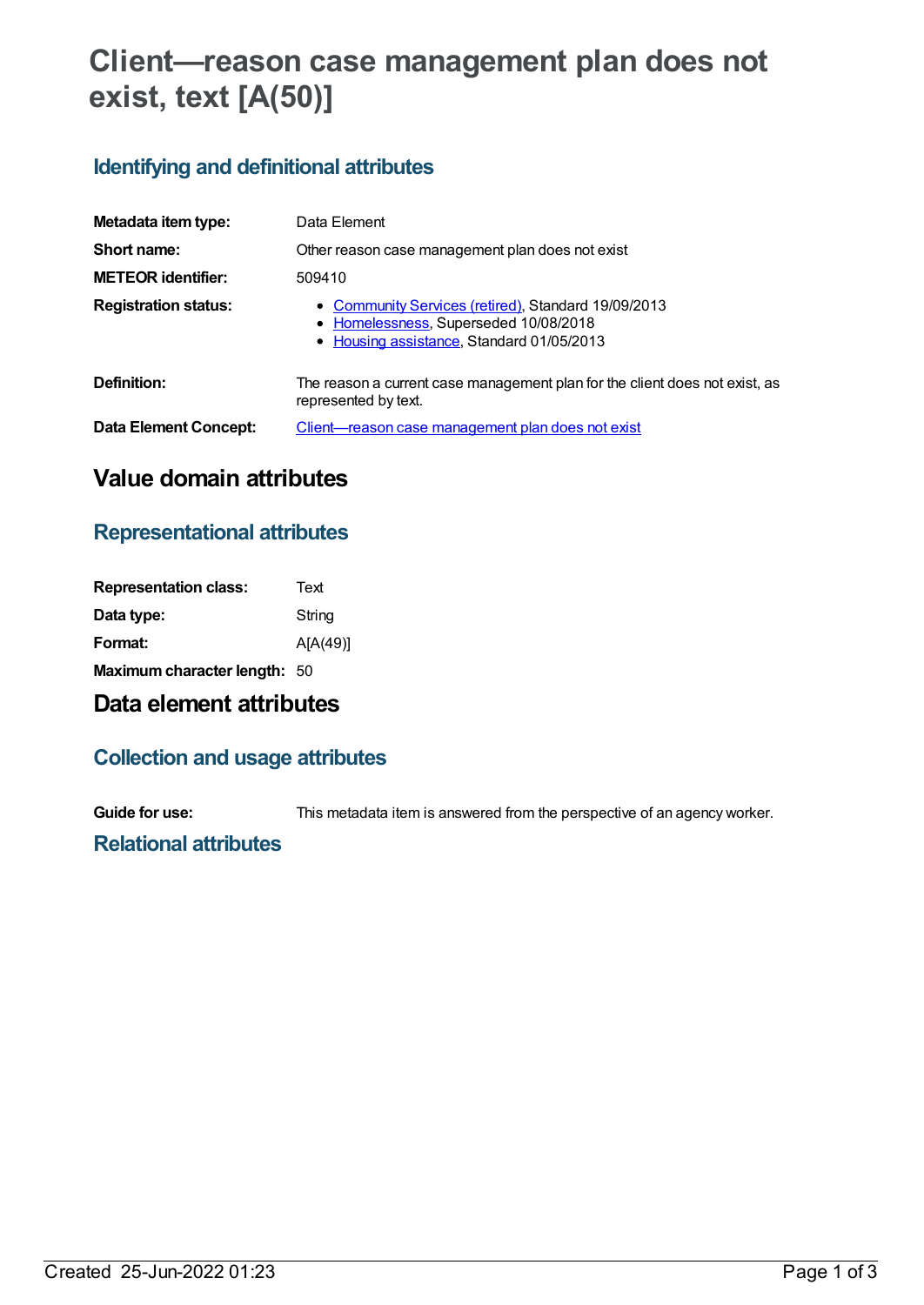#### **Related metadata references:**

See also Client-case [management](https://meteor.aihw.gov.au/content/401048) goal status, code N

- [Community](https://meteor.aihw.gov.au/RegistrationAuthority/1) Services (retired), Standard 17/11/2010
- [Homelessness](https://meteor.aihw.gov.au/RegistrationAuthority/14), Superseded 10/08/2018
- Housing [assistance](https://meteor.aihw.gov.au/RegistrationAuthority/11), Standard 23/08/2010

See also Client—case [management](https://meteor.aihw.gov.au/content/321129) plan indicator, yes/no code N

- [Community](https://meteor.aihw.gov.au/RegistrationAuthority/1) Services (retired), Standard 29/04/2006
- [Homelessness](https://meteor.aihw.gov.au/RegistrationAuthority/14), Superseded 10/08/2018
- Housing [assistance](https://meteor.aihw.gov.au/RegistrationAuthority/11), Standard 23/08/2010

See also Client-reason case management plan does not exist, code N

- [Community](https://meteor.aihw.gov.au/RegistrationAuthority/1) Services (retired), Standard 17/11/2010
- [Homelessness](https://meteor.aihw.gov.au/RegistrationAuthority/14), Superseded 10/08/2018
- Housing [assistance](https://meteor.aihw.gov.au/RegistrationAuthority/11), Standard 23/08/2010

Supersedes [Client—reason](https://meteor.aihw.gov.au/content/350385) case management plan does not exist, SAAP code N

[Community](https://meteor.aihw.gov.au/RegistrationAuthority/1) Services (retired), Superseded 17/11/2010

Has been superseded by [Client—reason](https://meteor.aihw.gov.au/content/689458) case management plan does not exist, text A[A(49)]

• [Homelessness](https://meteor.aihw.gov.au/RegistrationAuthority/14), Standard 10/08/2018

# **Implementation in Data Set**

Specifications: Specialist [Homelessness](https://meteor.aihw.gov.au/content/505626) Services NMDS 2013-1[4Homelessness](https://meteor.aihw.gov.au/RegistrationAuthority/14), Superseded 26/08/2014 Housing [assistance](https://meteor.aihw.gov.au/RegistrationAuthority/11), Superseded 26/08/2014

*Implementation start date:* 01/07/2013

*Implementation end date:* 30/06/2014

*Conditional obligation:*

This data element is conditional on a response of Other (CODE 8) for the data element *Client—reason case management plan does not exist, code N.*

*DSS specific information:*

In the Specialist Homelessness Services NMDS, this data element is collected at the end of each reporting period, i.e. each calendar month.

Specialist [Homelessness](https://meteor.aihw.gov.au/content/581255) Services NMDS 2014-1[5Homelessness](https://meteor.aihw.gov.au/RegistrationAuthority/14), Superseded 24/11/2016 Housing [assistance](https://meteor.aihw.gov.au/RegistrationAuthority/11), Superseded 24/11/2016